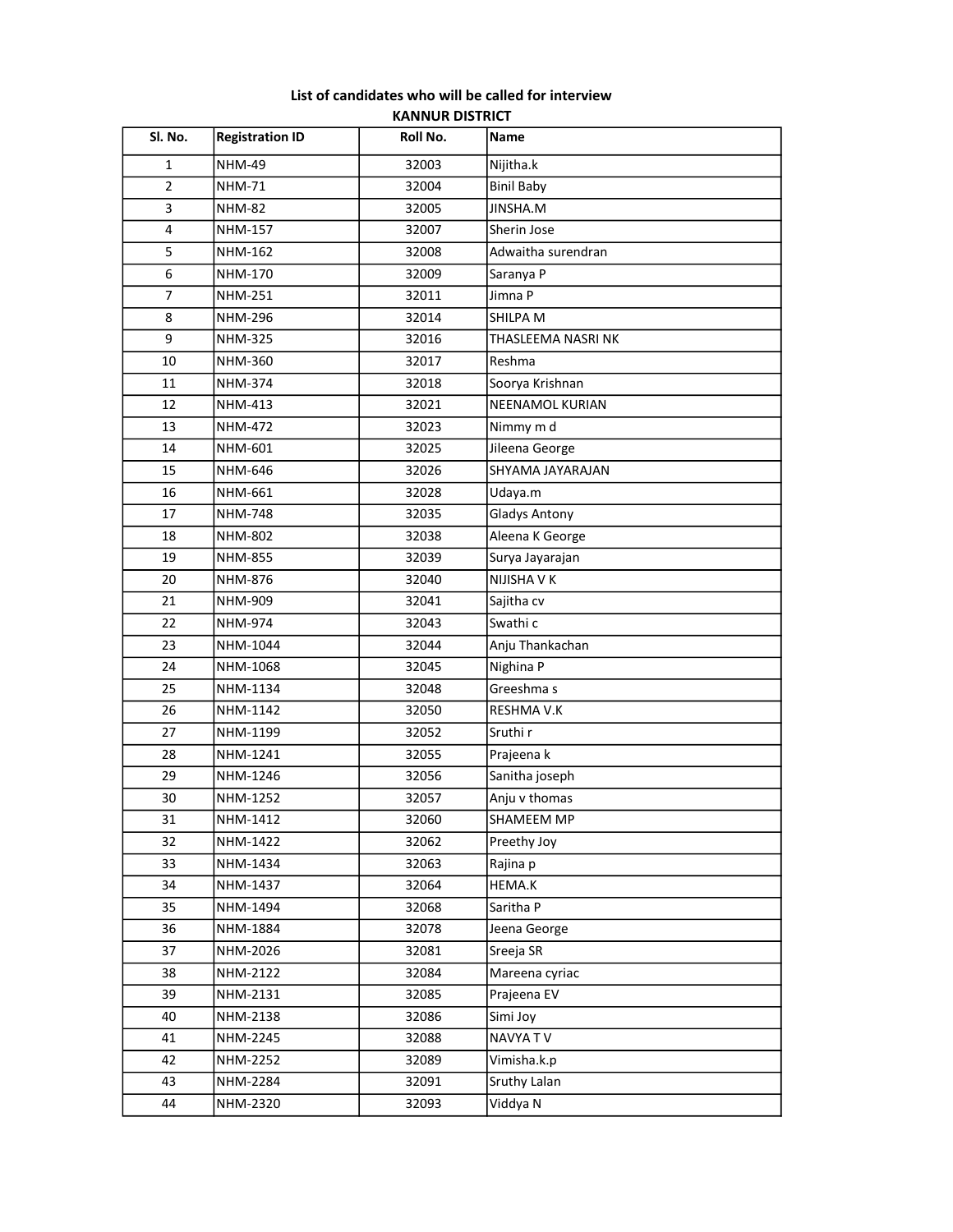| 45 | NHM-2349        | 32097 | Raseena.p            |
|----|-----------------|-------|----------------------|
| 46 | NHM-2381        | 32098 | Jincy Thomas M       |
| 47 | <b>NHM-2428</b> | 32100 | Leena k v            |
| 48 | NHM-2432        | 32101 | Remya john           |
| 49 | NHM-2478        | 32103 | ASHA SEBASTIAN       |
| 50 | NHM-2502        | 32106 | Dona Mathew          |
| 51 | NHM-2527        | 32108 | <b>M. ANIZAL</b>     |
| 52 | NHM-2584        | 32114 | Shijina Thyvalappil  |
| 53 | NHM-2664        | 32115 | Suraja M             |
| 54 | NHM-2944        | 32122 | SHAMLI SHARON        |
| 55 | NHM-3147        | 32124 | <b>JIJINA BABU P</b> |
| 56 | NHM-3173        | 32125 | <b>MRIDULA TK</b>    |
| 57 | NHM-3391        | 32131 | Yamuna Jose          |
| 58 | NHM-3422        | 32132 | Soumya MT            |
| 59 | NHM-3429        | 32133 | Bineesha PP          |
| 60 | NHM-3458        | 32134 | Seema <sub>S</sub>   |
| 61 | NHM-3491        | 32136 | Reena mol P X        |
| 62 | NHM-3529        | 32138 | Soumia Jacob         |
| 63 | NHM-3572        | 32140 | Vismaya K            |
| 64 | NHM-3618        | 32141 | Nimisha k            |
| 65 | NHM-4073        | 32151 | Anjana Tom           |
| 66 | NHM-4086        | 32152 | Shiji George         |
| 67 | NHM-4149        | 32156 | Gopika k k           |
| 68 | NHM-4250        | 32163 | SUJITH.P             |
| 69 | NHM-4254        | 32164 | Leni elizabeth       |
| 70 | NHM-4263        | 32165 | Chinju K J           |
| 71 | NHM-4527        | 32171 | SITHARA GEORGE       |
| 72 | NHM-4608        | 32174 | SHIJI AC             |
| 73 | NHM-4671        | 32175 | Sruthi P             |
| 74 | NHM-4694        | 32176 | Shincy Jose          |
| 75 | NHM-4695        | 32177 | Amrutha tc           |
| 76 | NHM-4739        | 32179 | Seena Narayanan      |
| 77 | NHM-4896        | 32183 | SHAZIA JABEEN        |
| 78 | NHM-4964        | 32187 | NEETHU S KUMAR       |
| 79 | NHM-5064        | 32191 | Salu bv              |
| 80 | NHM-5154        | 32193 | Remitha k            |
| 81 | NHM-5241        | 32195 | PRIYA M D            |
| 82 | NHM-5267        | 32196 | Nisha KM             |
| 83 | NHM-5468        | 32201 | sanooja rajan M      |
| 84 | NHM-5501        | 32203 | DIJINA DINESH        |
| 85 | NHM-5540        | 32204 | Daisy Rani.MC        |
| 86 | NHM-5617        | 32208 | Reshma. T            |
| 87 | NHM-5801        | 32213 | <b>SUJANA A</b>      |
| 88 | NHM-5997        | 32220 | DIPU MATHEW M        |
| 89 | NHM-6006        | 32221 | SREESHA K            |
| 90 | NHM-6010        | 32222 | AJINA A              |
| 91 | NHM-6121        | 32228 | SHARANYA V           |
| 92 | NHM-6214        | 32229 | DOLFY LALU           |
|    |                 |       |                      |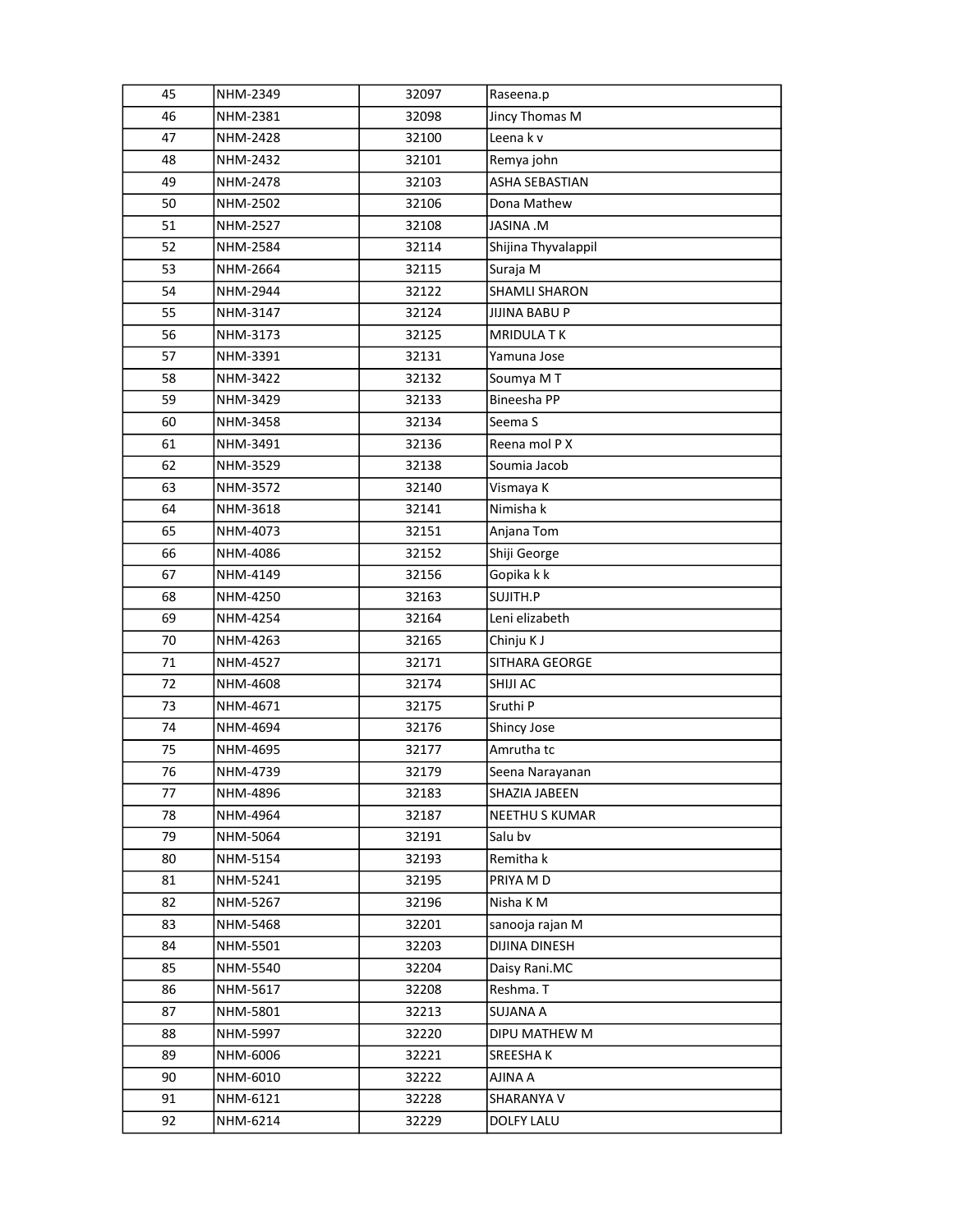| 93  | NHM-6371 | 32232 | ANJU P V            |
|-----|----------|-------|---------------------|
| 94  | NHM-6422 | 32234 | SRUTHI A            |
| 95  | NHM-6453 | 32235 | Samaya TP           |
| 96  | NHM-6474 | 32236 | ASWATHI THAMPAN V V |
| 97  | NHM-6480 | 32238 | ABHIJITHA ASHOK     |
| 98  | NHM-6563 | 32242 | SRUTHI.VK           |
| 99  | NHM-6571 | 32243 | Maneesha            |
| 100 | NHM-6626 | 32246 | <b>VINEETHAK</b>    |
| 101 | NHM-6656 | 32249 | Babymalu k          |
| 102 | NHM-6693 | 32251 | Jobin.T             |
| 103 | NHM-6734 | 32253 | MINI MOHAN          |
| 104 | NHM-6740 | 32254 | Swetha c k          |
| 105 | NHM-6748 | 32255 | Kala Kuriakose      |
| 106 | NHM-6867 | 32259 | ANJU KP             |
| 107 | NHM-7012 | 32263 | Shafeena. S         |
| 108 | NHM-7037 | 32265 | Sinsha kk           |
| 109 | NHM-7200 | 32269 | SHIBINA C           |
| 110 | NHM-7227 | 32273 | Linsha P.v          |
| 111 | NHM-7247 | 32274 | ANISHA T            |
| 112 | NHM-7358 | 32280 | NIMMY GEORGE        |
| 113 | NHM-7371 | 32282 | reshma eappan       |
| 114 | NHM-7454 | 32284 | <b>KINTA ANTONY</b> |
| 115 | NHM-7516 | 32287 | Muhammed jabir pp   |
| 116 | NHM-7544 | 32289 | Meera Sebastian     |
| 117 | NHM-7563 | 32290 | RESHMA RAM T        |
| 118 | NHM-7572 | 32291 | Shijibabu           |
| 119 | NHM-7577 | 32292 | <b>BABITHA CP</b>   |
| 120 | NHM-7592 | 32293 | <b>JINSHAP</b>      |
| 121 | NHM-7642 | 32298 | SMITHA PV           |
| 122 | NHM-7647 | 32299 | <b>MANSOOR KK</b>   |
| 123 | NHM-7692 | 32304 | SNEHA V GOPAL       |
| 124 | NHM-7726 | 32307 | JOBINA C            |
| 125 | NHM-7790 | 32309 | Soumya Thomas       |
| 126 | NHM-7805 | 32311 | Lidiya Antoney      |
| 127 | NHM-7808 | 32312 | ATHIRA T            |
| 128 | NHM-7824 | 32313 | <b>SRUTHY E M</b>   |
| 129 | NHM-7958 | 32318 | Jijisha. p          |
| 130 | NHM-7987 | 32321 | TINTU MATHEW        |
| 131 | NHM-8011 | 32322 | <b>RASNA PV</b>     |
| 132 | NHM-8014 | 32323 | PRINCY BABY         |
| 133 | NHM-8056 | 32325 | <b>VIJINA K</b>     |
| 134 | NHM-8072 | 32327 | SHEENAMOL           |
| 135 | NHM-8169 | 32337 | SREESHA K           |
| 136 | NHM-8170 | 32338 | ANBITHA K           |
| 137 | NHM-8235 | 32340 | MINISHA K K         |
| 138 | NHM-8242 | 32342 | Minnu Soosan K S    |
| 139 | NHM-8251 | 32343 | Preethi George      |
| 140 | NHM-8400 | 32344 | <b>GALINA P</b>     |
|     |          |       |                     |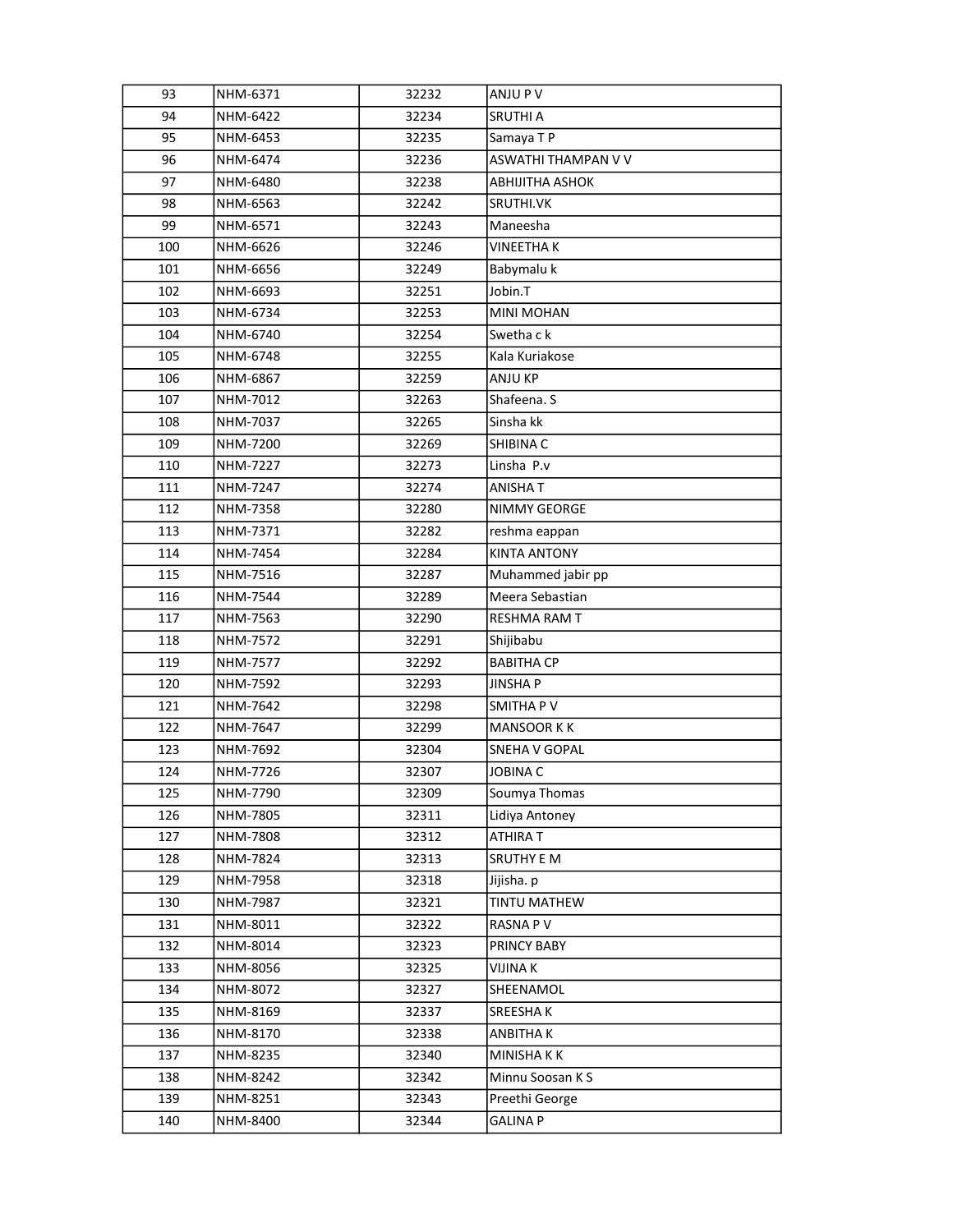| 141 | NHM-8537  | 32352 | <b>KAVITHA N</b>        |
|-----|-----------|-------|-------------------------|
| 142 | NHM-8551  | 32353 | Rinju N                 |
| 143 | NHM-8739  | 32363 | Dhanya Chandran         |
| 144 | NHM-8777  | 32364 | Deepa Jose              |
| 145 | NHM-8853  | 32366 | Jithina.P               |
| 146 | NHM-9043  | 32375 | KAVITHA AJESH           |
| 147 | NHM-9067  | 32378 | AMAL ELIZABATH SKARIA   |
| 148 | NHM-9245  | 32385 | Anagha M                |
| 149 | NHM-9254  | 32386 | SHANIDA P M             |
| 150 | NHM-9283  | 32388 | LIDIYA MANUEL           |
| 151 | NHM-9319  | 32391 | <b>BHAVYAN</b>          |
| 152 | NHM-9390  | 32393 | <b>Anumol Mathew</b>    |
| 153 | NHM-9739  | 32406 | Shabna.c.k              |
| 154 | NHM-9750  | 32408 | HARITHA KANI            |
| 155 | NHM-9754  | 32409 | SHEREENA E G            |
| 156 | NHM-9760  | 32410 | MEGHA K I V             |
| 157 | NHM-9769  | 32411 | LIKHITHA C              |
| 158 | NHM-9930  | 32415 | MEENU MARY MICHAEL      |
| 159 | NHM-9984  | 32419 | <b>JENNY GEORGE</b>     |
| 160 | NHM-10047 | 32423 | <b>SRUTHI S JAYADEV</b> |
| 161 | NHM-10054 | 32424 | NISHA JOSEPH            |
| 162 | NHM-10078 | 32425 | SOORYA SATHEESH         |
| 163 | NHM-10130 | 32426 | Varsha Othayoth         |
| 164 | NHM-10146 | 32427 | SOUMYAMOL K R           |
| 165 | NHM-10167 | 32429 | SHILPA K K              |
| 166 | NHM-10277 | 32433 | SOUMYA M S              |
| 167 | NHM-10376 | 32434 | Anju Raju               |
| 168 | NHM-10563 | 32441 | Pravina. N M            |
| 169 | NHM-10569 | 32442 | SRUTHI O K              |
| 170 | NHM-10570 | 32443 | Josna                   |
| 171 | NHM-10573 | 32444 | Josina joseph           |
| 172 | NHM-10619 | 32445 | NAYANA JOHNEY           |
| 173 | NHM-10635 | 32447 | Agna chandran           |
| 174 | NHM-10713 | 32455 | soumya c v              |
| 175 | NHM-10852 | 32461 | Anjali.k.k              |
| 176 | NHM-10856 | 32462 | Anitha M                |
| 177 | NHM-10877 | 32463 | Shalu S Selvan          |
| 178 | NHM-10880 | 32464 | Shwetha V               |
| 179 | NHM-10890 | 32465 | DILNA AP                |
| 180 | NHM-10898 | 32466 | ATHIRA TV               |
| 181 | NHM-11033 | 32469 | Simna Harison           |
| 182 | NHM-11036 | 32470 | Rejina R                |
| 183 | NHM-11049 | 32471 | Simi A                  |
| 184 | NHM-11117 | 32472 | Aswathi T               |
| 185 | NHM-11126 | 32473 | Shebin George           |
| 186 | NHM-11189 | 32475 | Roshna P                |
| 187 | NHM-11219 | 32477 | AMBILI CA               |
| 188 | NHM-11257 | 32479 | ARSHA K                 |
|     |           |       |                         |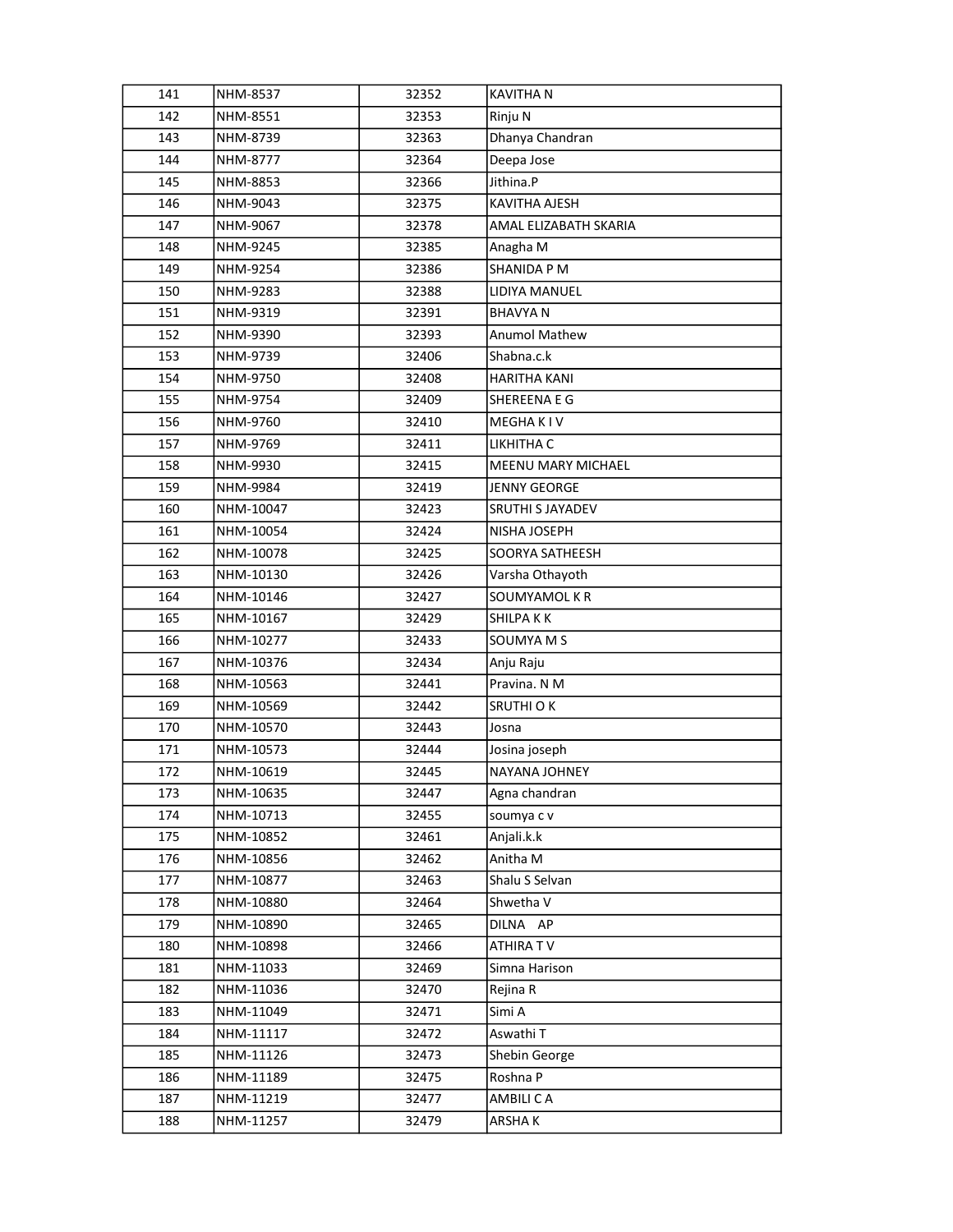| 189 | NHM-11271 | 32480 | Amrutha m k             |
|-----|-----------|-------|-------------------------|
| 190 | NHM-11299 | 32483 | Reema Roy               |
| 191 | NHM-11362 | 32486 | ANAGHATV                |
| 192 | NHM-11643 | 32496 | SHAJINA N K             |
| 193 | NHM-11725 | 32500 | SUKANYA A V             |
| 194 | NHM-11797 | 32504 | <b>LIUZ</b>             |
| 195 | NHM-11820 | 32505 | SALINI P P              |
| 196 | NHM-11849 | 32508 | JESNA P C               |
| 197 | NHM-11913 | 32510 | Ramya km                |
| 198 | NHM-12093 | 32514 | ANJU K J                |
| 199 | NHM-12119 | 32515 | <b>JISHA SCARIA</b>     |
| 200 | NHM-12193 | 32517 | REJILA KRISHNAN         |
| 201 | NHM-12211 | 32519 | MILTA MATHEW            |
| 202 | NHM-12310 | 32525 | MUBEENA M P             |
| 203 | NHM-12316 | 32527 | SMITHA JOSEPH           |
| 204 | NHM-12320 | 32529 | SAJITHA V N             |
| 205 | NHM-12418 | 32535 | <b>JINCYMOL KJ</b>      |
| 206 | NHM-12586 | 32539 | SOUMYAMOL P G           |
| 207 | NHM-12675 | 32543 | Nayanthara V J          |
| 208 | NHM-12757 | 32545 | Anagha TV               |
| 209 | NHM-12774 | 32546 | Anju Augustine          |
| 210 | NHM-12780 | 32547 | <b>NIVI THOMAS</b>      |
| 211 | NHM-12842 | 32551 | Athiraraj               |
| 212 | NHM-12849 | 32553 | <b>Bincy Benny</b>      |
| 213 | NHM-12884 | 32554 | SITHU TREESA JOSE       |
| 214 | NHM-12915 | 32557 | Shilpa. K               |
| 215 | NHM-12994 | 32559 | Smitha john             |
| 216 | NHM-13015 | 32561 | <b>Blessy Kuriakose</b> |
| 217 | NHM-13082 | 32563 | SHEEJA K                |
| 218 | NHM-13099 | 32564 | <b>BINSIET</b>          |
| 219 | NHM-13231 | 32573 | <b>GEETHU M K</b>       |
| 220 | NHM-13274 | 32576 | MANJUSHA K              |
| 221 | NHM-13280 | 32577 | Siji n.k                |
| 222 | NHM-13378 | 32583 | SMRITHI M               |
| 223 | NHM-13411 | 32587 | NISHA C                 |
| 224 | NHM-13488 | 32592 | LAYANA LAKSHMANAN P     |
| 225 | NHM-13556 | 32596 | SRIKUTTY K              |
| 226 | NHM-13620 | 32597 | Divya P                 |
| 227 | NHM-13705 | 32601 | SARANYA M               |
| 228 | NHM-13717 | 32602 | SARANNYA K              |
| 229 | NHM-13773 | 32607 | <b>CLARAMMA NEVIL</b>   |
| 230 | NHM-13802 | 32608 | RINTOMOL BABY           |
| 231 | NHM-13905 | 32616 | CHARMILA KV             |
| 232 | NHM-13955 | 32620 | SOUMYA SEBAN            |
| 233 | NHM-13959 | 32621 | PRANAV P K              |
| 234 | NHM-14063 | 32624 | Nimmy Thomas            |
| 235 | NHM-14068 | 32625 | Sandhya Pradeesh        |
| 236 | NHM-14272 | 32635 | SHARINA P               |
|     |           |       |                         |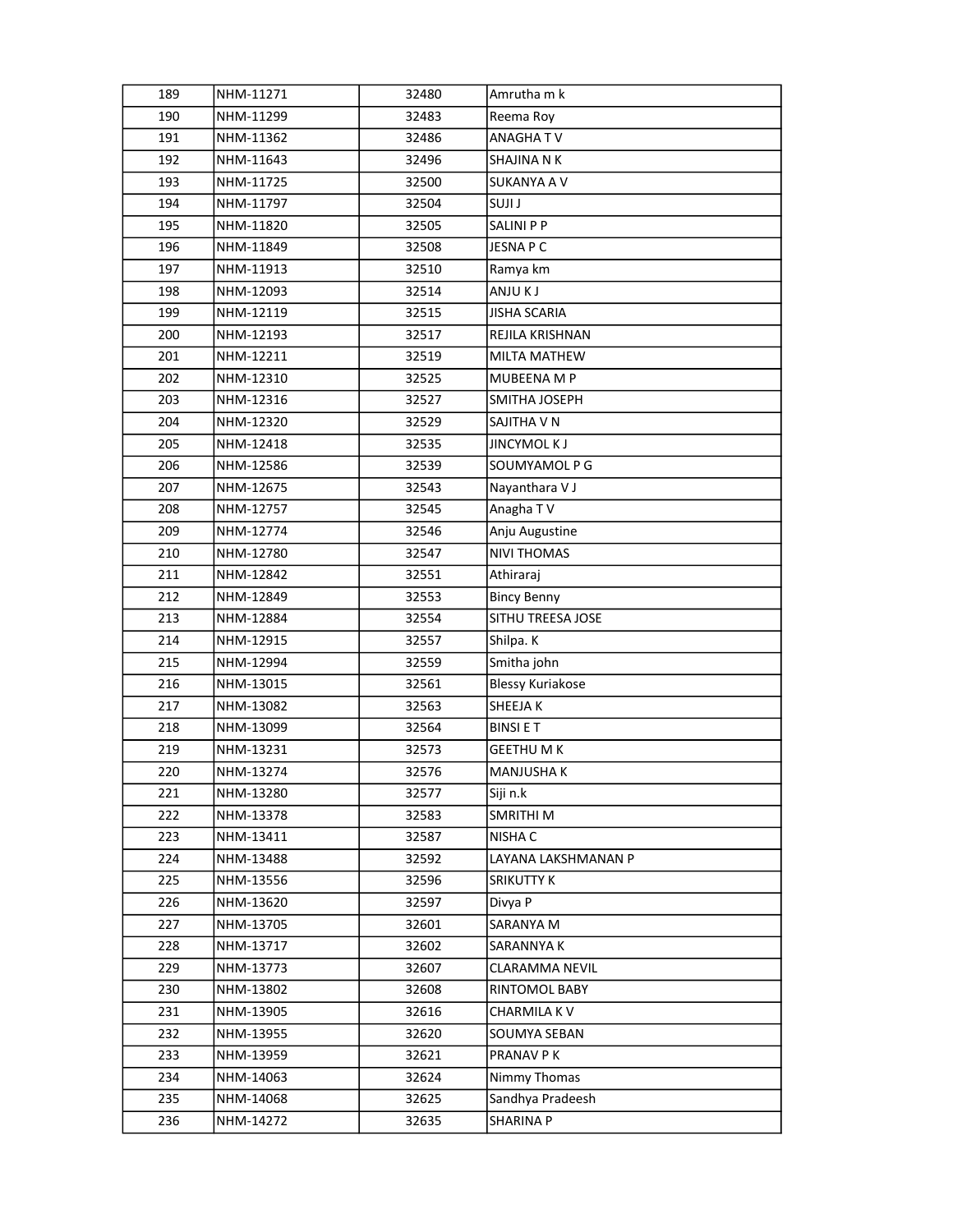| 237 | NHM-14284 | 32637 | SRUTHI P JAYAN          |
|-----|-----------|-------|-------------------------|
| 238 | NHM-14285 | 32638 | SWATHI M                |
| 239 | NHM-14290 | 32639 | Bilu A M                |
| 240 | NHM-14325 | 32641 | Deepthi P               |
| 241 | NHM-14332 | 32642 | NIJULA M                |
| 242 | NHM-14462 | 32647 | <b>SUNU MATHEW</b>      |
| 243 | NHM-14518 | 32650 | CHINCHU SUNEESH KUMAR   |
| 244 | NHM-14524 | 32651 | <b>BLESSY KURIAKOSE</b> |
| 245 | NHM-14533 | 32652 | <b>BEENAAS</b>          |
| 246 | NHM-14565 | 32654 | DHANYA THUNDIYIL        |
| 247 | NHM-14585 | 32657 | Neethu p Narayanan      |
| 248 | NHM-14595 | 32659 | SHEEJA K KURIAN         |
| 249 | NHM-14604 | 32660 | PRIYANKA V P            |
| 250 | NHM-14657 | 32665 | SURYA K T               |
| 251 | NHM-14737 | 32668 | ATHIRA BABY             |
| 252 | NHM-14754 | 32669 | JEENA M J               |
| 253 | NHM-14812 | 32675 | <b>GREESHMA P SOMAN</b> |
| 254 | NHM-14839 | 32677 | RAKHI P                 |
| 255 | NHM-14901 | 32683 | Ranjini ms              |
| 256 | NHM-14908 | 32684 | <b>MUMTHAS C M</b>      |
| 257 | NHM-14921 | 32685 | Sneha r                 |
| 258 | NHM-14946 | 32686 | ANJALI P V              |
| 259 | NHM-14995 | 32688 | <b>RESHMI AUGUSTINE</b> |
| 260 | NHM-15004 | 32690 | ANJU K V                |
| 261 | NHM-15045 | 32692 | RINSHA K                |
| 262 | NHM-15069 | 32694 | Soorya.R                |
| 263 | NHM-15082 | 32696 | Dilna Pavithran k       |
| 264 | NHM-15103 | 32699 | LIJI JOSE               |
| 265 | NHM-15149 | 32702 | RESMISUJITH             |
| 266 | NHM-15181 | 32703 | SANIJA M                |
| 267 | NHM-15216 | 32704 | NIMISHA KK              |
| 268 | NHM-15283 | 32708 | Neethu Jose             |
| 269 | NHM-15303 | 32710 | SMITHA K B              |
| 270 | NHM-15378 | 32713 | NIMISHA CHAKKARAYAN     |
| 271 | NHM-15381 | 32714 | AMALA P J               |
| 272 | NHM-15396 | 32715 | Jefy Johnson            |
| 273 | NHM-15403 | 32716 | MIDHULA MADHUSOODHANAN  |
| 274 | NHM-15410 | 32717 | Hilda V J               |
| 275 | NHM-15454 | 32718 | ANJU A K                |
| 276 | NHM-15568 | 32723 | RESHMA VP               |
| 277 | NHM-15767 | 32730 | Ashly jose              |
| 278 | NHM-15768 | 32731 | LIJINA KV               |
| 279 | NHM-15846 | 32735 | AYISHA A P              |
| 280 | NHM-15865 | 32736 | SUJISHA S               |
| 281 | NHM-15884 | 32738 | Kukkuna b n             |
| 282 | NHM-15896 | 32740 | Keerthi Kishor          |
| 283 | NHM-16080 | 32744 | Anaswaramol Joseph      |
| 284 | NHM-16149 | 32747 | Nimitha T P             |
|     |           |       |                         |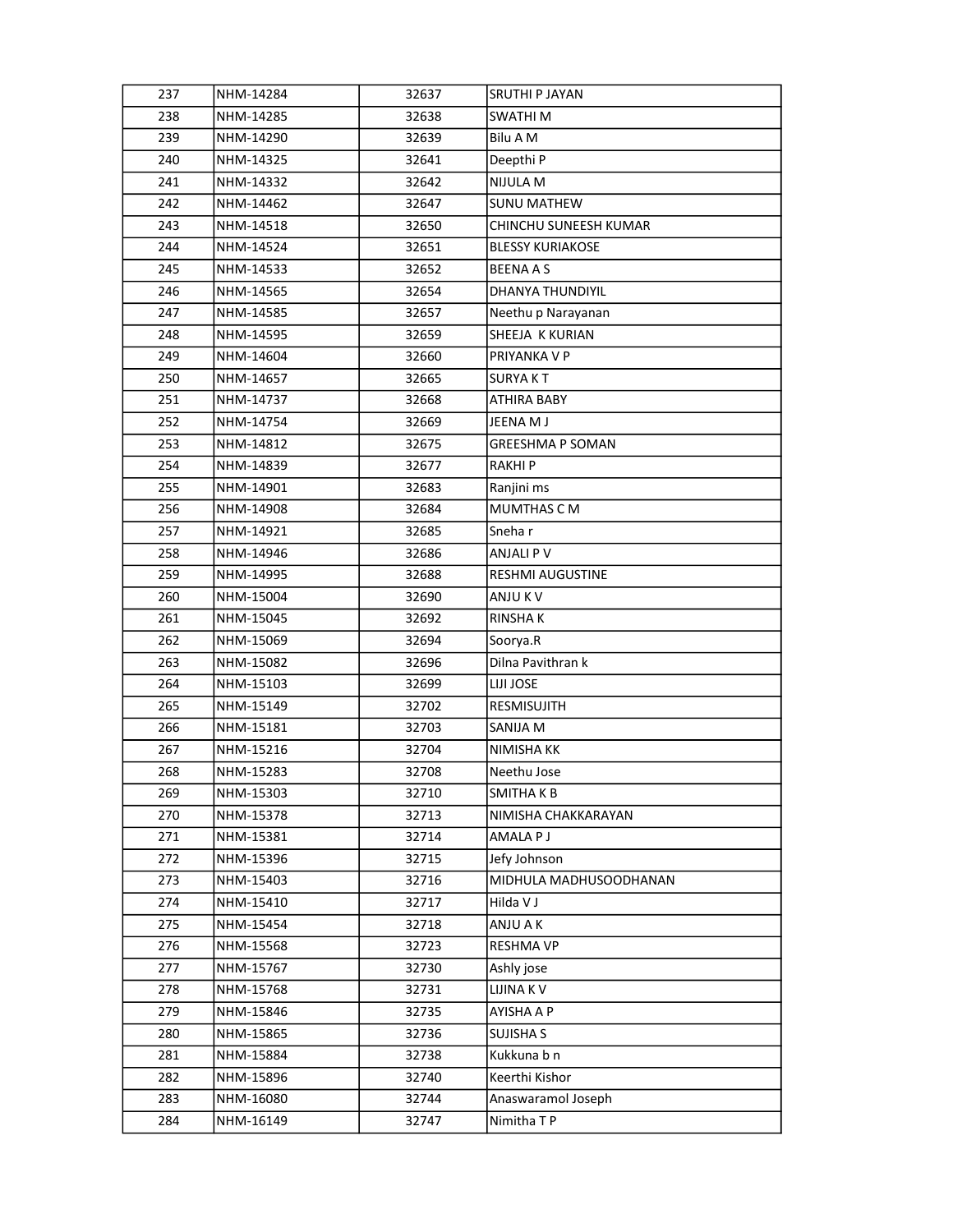| 285 | NHM-16166 | 32748 | DIVYA V NAYAR           |
|-----|-----------|-------|-------------------------|
| 286 | NHM-16188 | 32749 | VIJISHA K               |
| 287 | NHM-16393 | 32758 | Remya mathew            |
| 288 | NHM-16443 | 32761 | Aiswarya g nath         |
| 289 | NHM-16444 | 32762 | Athira rajeev           |
| 290 | NHM-16449 | 32763 | Bismi Sebastian         |
| 291 | NHM-16477 | 32764 | Aswathi Divakaran       |
| 292 | NHM-16520 | 32765 | Amrutha K               |
| 293 | NHM-16523 | 32766 | Soniya John             |
| 294 | NHM-16612 | 32770 | Swapna joseph           |
| 295 | NHM-16643 | 32772 | <b>AMBILY AUGUSTINE</b> |
| 296 | NHM-16652 | 32775 | LIJI DANIEL             |
| 297 | NHM-16655 | 32776 | Abin Mathew             |
| 298 | NHM-16663 | 32778 | Anranju                 |
| 299 | NHM-16705 | 32780 | Sruthi Rameshan         |
| 300 | NHM-16755 | 32782 | <b>JASMIN MH</b>        |
| 301 | NHM-16869 | 32787 | RENJITHA MP             |
| 302 | NHM-16876 | 32788 | <b>NEETHU MATHEW</b>    |
| 303 | NHM-17004 | 32793 | SRUTHI.P.S              |
| 304 | NHM-17013 | 32794 | Anu Antony              |
| 305 | NHM-17015 | 32795 | RAKHI V K               |
| 306 | NHM-17052 | 32797 | <b>DRISHYA SURESH</b>   |
| 307 | NHM-17185 | 32799 | SANDHYA M               |
| 308 | NHM-17312 | 32804 | SOUMYA C GEORGE         |
| 309 | NHM-17386 | 32810 | DIVYA CHERIAN           |
| 310 | NHM-17497 | 32817 | Sujith mon p v          |
| 311 | NHM-17512 | 32818 | ATHIRA C P              |
| 312 | NHM-17567 | 32822 | V M MANJUSHA            |
| 313 | NHM-17573 | 32823 | NEETHU BHASKARAN        |
| 314 | NHM-17604 | 32824 | DIVYA V U               |
| 315 | NHM-17751 | 32830 | <b>DEVI SAJIKUMAR</b>   |
| 316 | NHM-17853 | 32837 | SISHAN                  |
| 317 | NHM-18010 | 32846 | VINISHA P R             |
| 318 | NHM-18048 | 32847 | Nimisha K Antony        |
| 319 | NHM-18054 | 32849 | <b>FASEELAKJ</b>        |
| 320 | NHM-18104 | 32850 | JYOSMIN MARIYA JOSEPH   |
| 321 | NHM-18159 | 32853 | APARNA GANGADHARAN      |
| 322 | NHM-18172 | 32854 | ANJU VIJAYAN            |
| 323 | NHM-18300 | 32861 | ANAT JOSEPH             |
| 324 | NHM-18356 | 32862 | JYOTHI P VIJAYAN        |
| 325 | NHM-18364 | 32864 | ASHNA JOSEPH            |
| 326 | NHM-18390 | 32867 | RAJANI E                |
| 327 | NHM-18490 | 32872 | SRUTHI MADHAVAN         |
| 328 | NHM-18551 | 32875 | NIVYA T P               |
| 329 | NHM-18604 | 32878 | DIVYA C K               |
| 330 | NHM-18616 | 32880 | SHALA C MATHEW          |
| 331 | NHM-18646 | 32882 | NIJISHA K               |
| 332 | NHM-18651 | 32883 | Lijina P                |
|     |           |       |                         |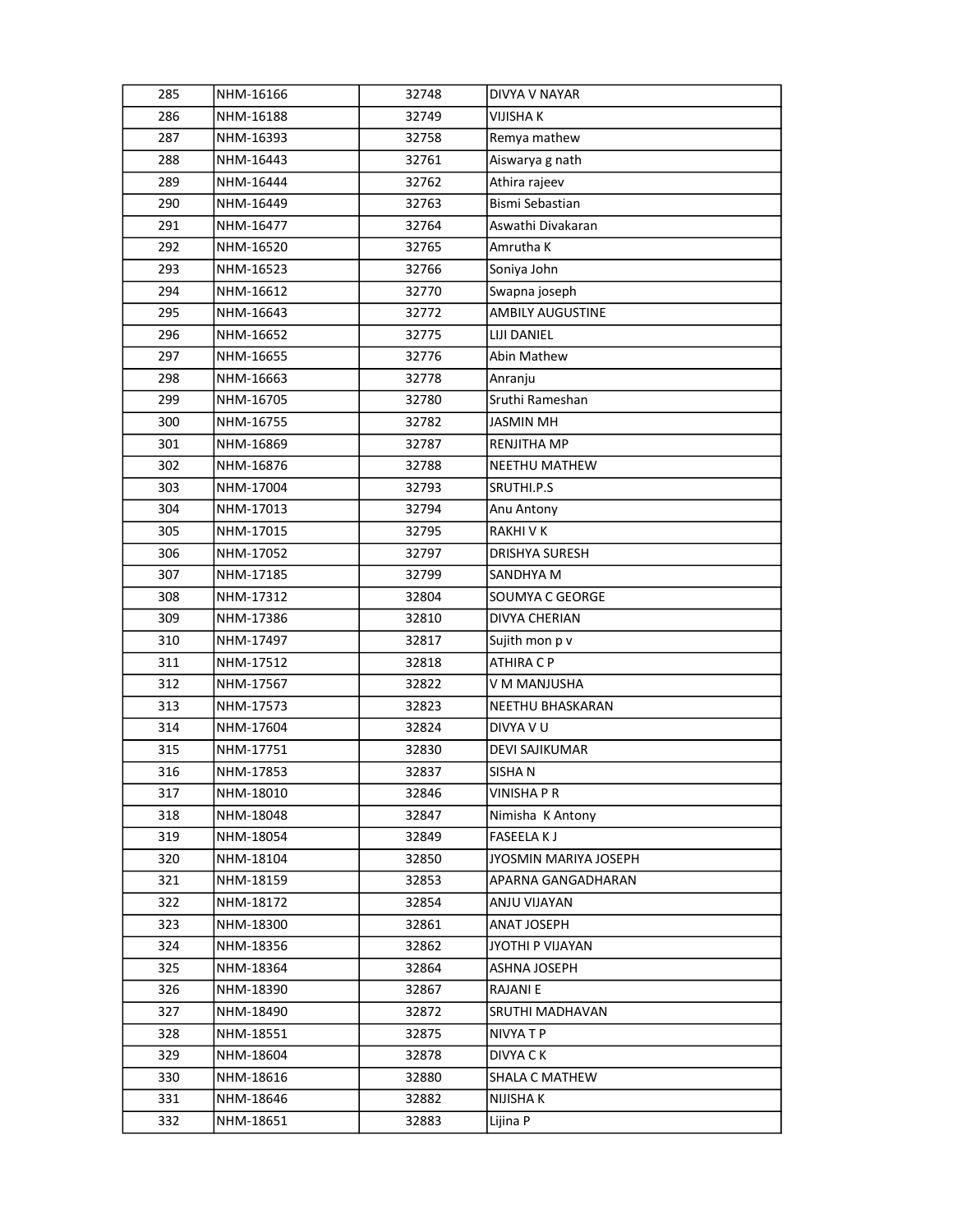| 333 | NHM-18654 | 32884 | Nikhila abhilash        |
|-----|-----------|-------|-------------------------|
| 334 | NHM-18680 | 32886 | Dona Abraham            |
| 335 | NHM-18706 | 32890 | ANJU ABRAHAM            |
| 336 | NHM-18746 | 32892 | Suma George             |
| 337 | NHM-18844 | 32896 | SARANYA O               |
| 338 | NHM-18993 | 32901 | ASHA MATHEW             |
| 339 | NHM-19004 | 32902 | SHILPA.V                |
| 340 | NHM-19051 | 32905 | RINTA RAJENDRAN         |
| 341 | NHM-19074 | 32907 | Liji P A                |
| 342 | NHM-19137 | 32908 | AMRUTHA K G             |
| 343 | NHM-19180 | 32911 | Glenna Mary Victor      |
| 344 | NHM-19206 | 32912 | ASWANI RAVEENDRAN       |
| 345 | NHM-19273 | 32915 | JOMIYA THOMAS           |
| 346 | NHM-19282 | 32916 | AMRUTHA A N             |
| 347 | NHM-19355 | 32921 | SNUBA BALAKRISHNAN      |
| 348 | NHM-19383 | 32923 | JISHA M K               |
| 349 | NHM-19460 | 32927 | LINTA ABRAHAM           |
| 350 | NHM-19555 | 32931 | PRIYANAKA T A           |
| 351 | NHM-19623 | 32934 | ROSEMARY JOY            |
| 352 | NHM-19666 | 32937 | VIDHYA SEBASTIAN        |
| 353 | NHM-19676 | 32938 | <b>BINITHAMOL K P</b>   |
| 354 | NHM-19766 | 32943 | DHANYA M V              |
| 355 | NHM-19778 | 32945 | DHANYA MATHEW           |
| 356 | NHM-19790 | 32946 | ANJU K GEORGE           |
| 357 | NHM-19878 | 32952 | DIVYA V M               |
| 358 | NHM-19987 | 32955 | Sandeep pv              |
| 359 | NHM-20103 | 32960 | KSHAMA LAKSHMANAN       |
| 360 | NHM-20173 | 32963 | Nimisha M               |
| 361 | NHM-20191 | 32964 | RASHNA V K              |
| 362 | NHM-20345 | 32971 | RAJITHA M K             |
| 363 | NHM-20405 | 32976 | PREEJI M (MAVILAKKANDY) |
| 364 | NHM-20434 | 32979 | PRATHIBHA T             |
| 365 | NHM-20456 | 32980 | SIJISHA K               |
| 366 | NHM-20488 | 32982 | <b>JASMINE PHILIP</b>   |
| 367 | NHM-20616 | 32986 | SHAMNA DINESHAN         |
| 368 | NHM-20680 | 32987 | SUSHAJA K V             |
| 369 | NHM-20735 | 32991 | SOUMYA RANI P           |
| 370 | NHM-20789 | 32992 | AnupriyaChandran.P      |
| 371 | NHM-20797 | 32993 | <b>RAJINAK</b>          |
| 372 | NHM-20827 | 32996 | <b>NEETHU A P</b>       |
| 373 | NHM-20847 | 32997 | ATHIRA T                |
| 374 | NHM-20864 | 33000 | NISHITHA P K            |
| 375 | NHM-20880 | 33001 | <b>SHANTY K</b>         |
| 376 | NHM-20968 | 33006 | <b>DHANYA P</b>         |
| 377 | NHM-20979 | 33007 | ARDRA SUDHAKAR          |
| 378 | NHM-20998 | 33008 | TINCY THOMAS            |
| 379 | NHM-21227 | 33013 | Lijina k                |
| 380 | NHM-21280 | 33017 | SHYJI.P.V               |
|     |           |       |                         |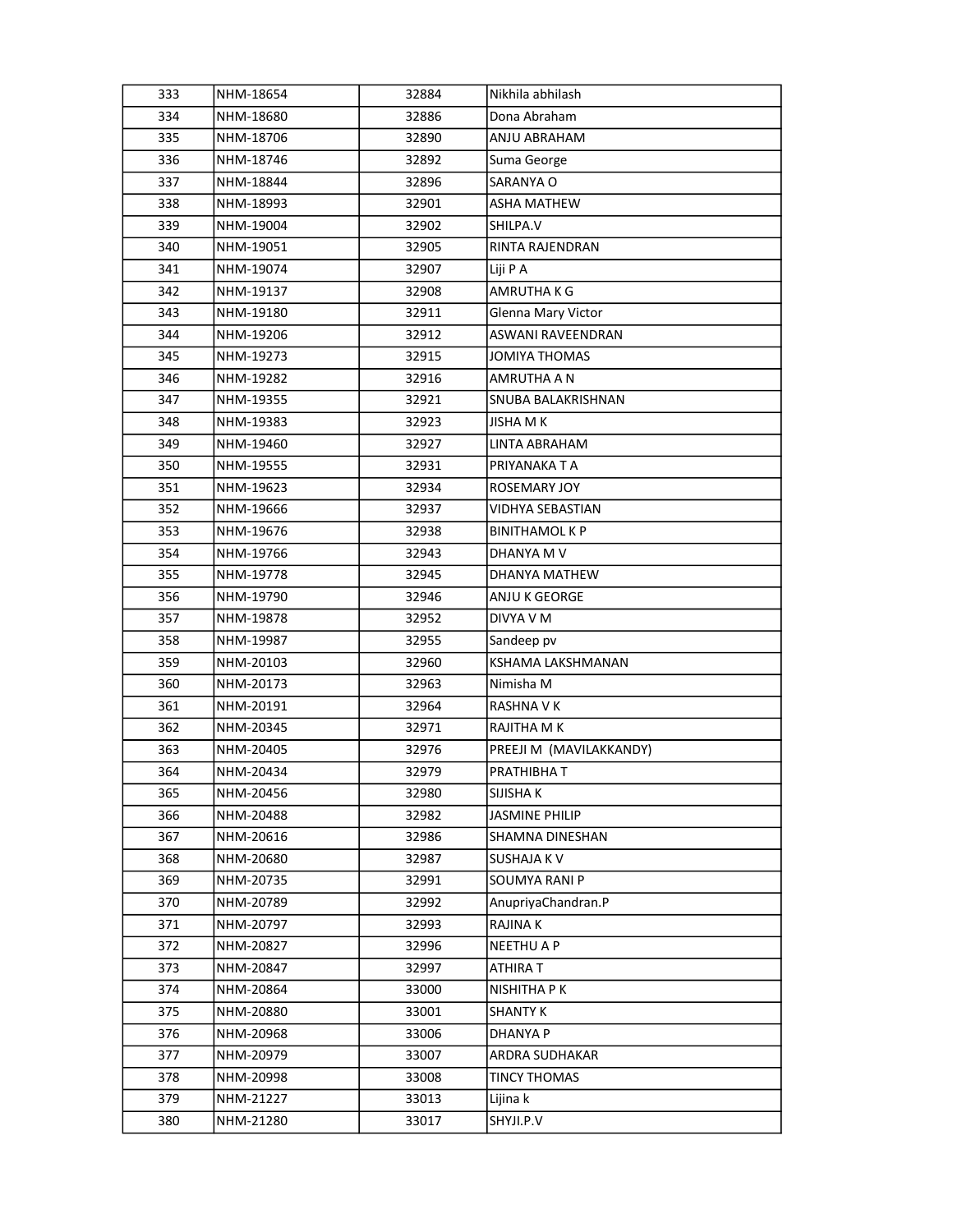| 381        | NHM-21302              | 33018          | <b>NITHYA PK</b>               |
|------------|------------------------|----------------|--------------------------------|
| 382        | NHM-21435              | 33021          | <b>HARSHAP</b>                 |
| 383        | NHM-21493              | 33022          | SINI <sub>P</sub>              |
| 384        | NHM-21557              | 33025          | VINISHA N                      |
| 385        | NHM-21651              | 33031          | RAMYA C K                      |
| 386        | NHM-21676              | 33034          | STANIYA PHILIPOSE              |
| 387        | NHM-21696              | 33037          | KAVYA K                        |
| 388        | NHM-21697              | 33038          | Ashly Mathai                   |
| 389        | NHM-21719              | 33040          | ASHAK                          |
| 390        | NHM-21779              | 33041          | NISNA MOHANAN                  |
| 391        | NHM-21857              | 33042          | <b>VIDYAKV</b>                 |
| 392        | NHM-21873              | 33043          | <b>HARSHAVP</b>                |
| 393        | NHM-21931              | 33046          | LEKSHMI S                      |
| 394        | NHM-21959              | 33048          | Bibin joseph                   |
| 395        | NHM-21967              | 33049          | <b>VRINDA VENUGOPAL P</b>      |
| 396        | NHM-22027              | 33053          | Asha PS                        |
| 397        | NHM-22038              | 33055          | <b>JENI GEORGE</b>             |
| 398        | NHM-22043              | 33056          | SILPA L V                      |
| 399        | NHM-22114              | 33058          | SOORYA MURALI                  |
| 400        | NHM-22188              | 33064          | <b>ASWINI M</b>                |
| 401        | NHM-22265              | 33068          | NIMMY V AUGUSTINE              |
| 402        | NHM-22271              | 33069          | ARUNA A K                      |
| 403        | NHM-22273              | 33070          | LISNA MARY DEVASIA             |
| 404        | NHM-22314              | 33075          | SOUMYA P                       |
| 405        | NHM-22469              | 33082          | ATHULYA A P                    |
| 406        | NHM-22501              | 33085          | Nimisha p                      |
| 407        | NHM-22503              | 33086          | DHANYA B                       |
| 408        | NHM-22562              | 33092          | Sinu Chacko                    |
| 409        | NHM-22576              | 33093          | Mahija v                       |
| 410        | NHM-22638              | 33095          | PRAJISHAMOL P P                |
| 411        | NHM-22700              | 33101          | SYRA T JOSE                    |
| 412        | NHM-22711              | 33104          | SOUMYA JAMES                   |
| 413        | NHM-22748              | 33106          | LIJI P                         |
| 414        | NHM-22785              | 33108          | MINI ABRAHAM                   |
| 415        | NHM-22809              | 33111          | AKHILA K                       |
| 416        | NHM-22846              | 33115          | AKHILA ANTONY                  |
| 417        | NHM-22939              | 33123          | APARNA CHANDRAN C R            |
| 418        | NHM-22943              | 33124          | Rajisha.n                      |
| 419        | NHM-22989              | 33128          | <b>SUVARNA P P</b>             |
| 420        | NHM-22997              | 33130          | ATHIRA RAJAN                   |
| 421        | NHM-23062              | 33134          | Joice John                     |
| 422        | NHM-23070              | 33135          | SRUTHIMOL.T.P<br>NAVYA VINOD   |
| 423        | NHM-23113              | 33139          |                                |
| 424<br>425 | NHM-23134<br>NHM-23153 | 33141<br>33142 | Amala Joseph<br>SOPHIYA GEORGE |
| 426        | NHM-23261              | 33143          | NADASHA T                      |
| 427        | NHM-23272              | 33145          | SARITHA E                      |
| 428        | NHM-23303              | 33147          | ANUSREE P K                    |
| 429        | NHM-23351              | 33148          | SHISIRA P K                    |
|            |                        |                |                                |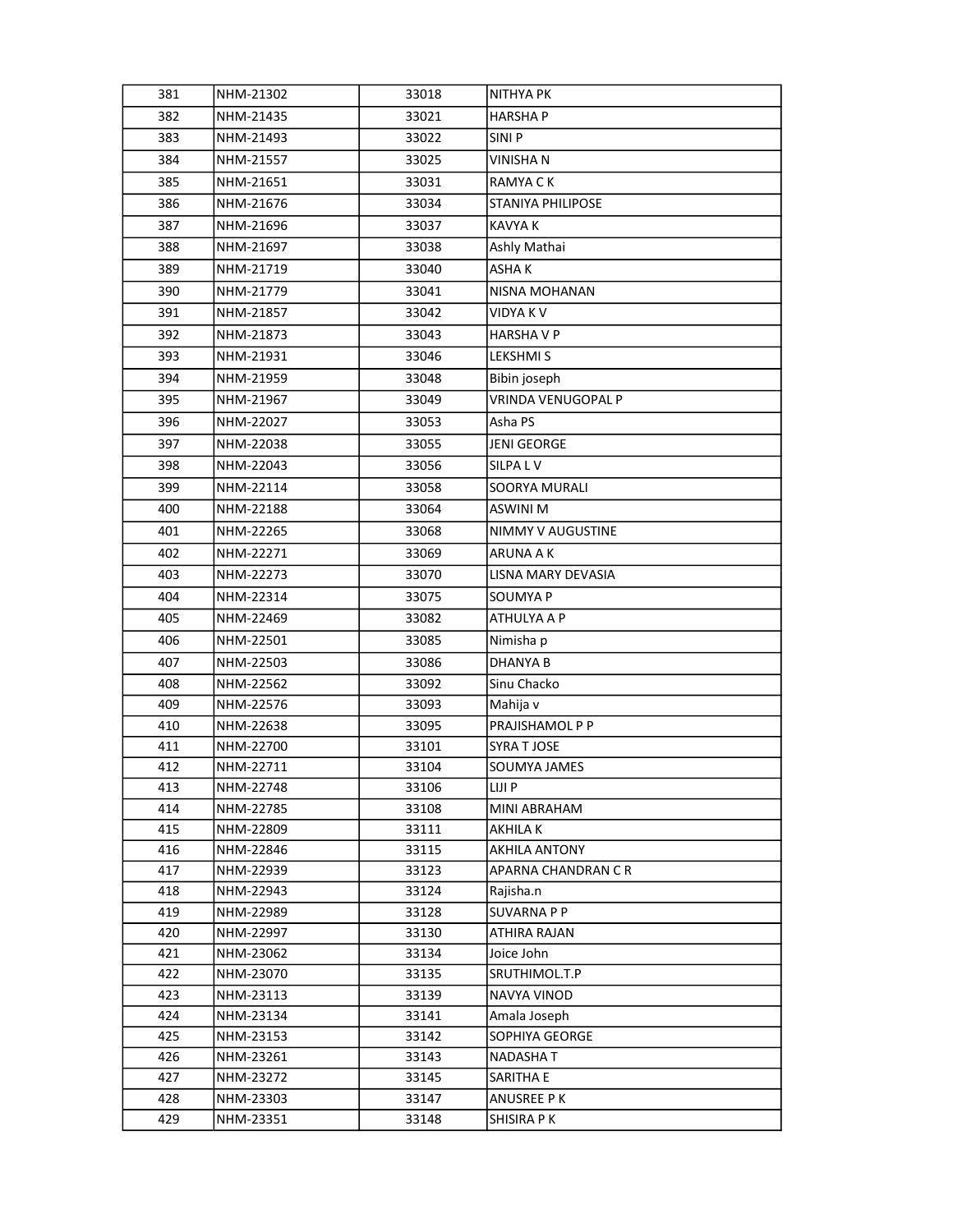| 430 | NHM-23352 | 33149 | Hitha m                  |
|-----|-----------|-------|--------------------------|
| 431 | NHM-23376 | 33151 | ANJALI JOSE              |
| 432 | NHM-23390 | 33152 | DILNA KANAKARAJAN E K    |
| 433 | NHM-23400 | 33153 | REMYA V R                |
| 434 | NHM-23439 | 33155 | JESMI JOSEPH             |
| 435 | NHM-23453 | 33157 | <b>MARY KUTTY T A</b>    |
| 436 | NHM-23535 | 33159 | RASHMI M R               |
| 437 | NHM-23610 | 33165 | chithra Kunnummal vettil |
| 438 | NHM-23616 | 33166 | ALPHONSA EMMANUEL        |
| 439 | NHM-23790 | 33171 | Haseena PS               |
| 440 | NHM-23837 | 33173 | Sudhina V                |
| 441 | NHM-23844 | 33174 | Daise Mathew             |
| 442 | NHM-23893 | 33176 | Ashna Joseph             |
| 443 | NHM-23913 | 33177 | ASHA ABRAHAM             |
| 444 | NHM-23975 | 33179 | <b>MOLY THOMAS</b>       |
| 445 | NHM-23976 | 33180 | Anu Poulose              |
| 446 | NHM-24006 | 33181 | SEENA JOSE P             |
| 447 | NHM-24060 | 33183 | Athira P                 |
| 448 | NHM-24084 | 33185 | BINCY JOSEPH             |
| 449 | NHM-24178 | 33189 | AMRUTHA C K              |
| 450 | NHM-24197 | 33192 | <b>LISMY K AUGUSTINE</b> |
| 451 | NHM-24202 | 33193 | NEETHU M C               |
| 452 | NHM-24278 | 33202 | SRUTHI K                 |
| 453 | NHM-24293 | 33204 | AISWARYA RAJ N           |
| 454 | NHM-24301 | 33206 | NISHA C                  |
| 455 | NHM-24357 | 33209 | <b>HARLIYA K</b>         |
| 456 | NHM-24438 | 33214 | RESHMA N R               |
| 457 | NHM-24479 | 33216 | ANAKHA C                 |
| 458 | NHM-24485 | 33217 | SOUMYA ABRAHAM           |
| 459 | NHM-24609 | 33219 | SMITHA A                 |
| 460 | NHM-24650 | 33221 | ASWATHI B                |
| 461 | NHM-24746 | 33227 | Nimisha c                |
| 462 | NHM-24780 | 33229 | ABHINA K                 |
| 463 | NHM-24830 | 33237 | LIYA BABY                |
| 464 | NHM-24841 | 33239 | PRASANTH P K             |
| 465 | NHM-25151 | 33250 | HASANATH M T P           |
| 466 | NHM-25164 | 33251 | ANAGHA M S               |
| 467 | NHM-25179 | 33252 | PRIYA POCHAPPAN          |
| 468 | NHM-25215 | 33254 | Haritha R                |
| 469 | NHM-25328 | 33263 | <b>DHAJISHA E</b>        |
| 470 | NHM-25346 | 33264 | Priyanka TK              |
| 471 | NHM-25416 | 33270 | SIJI A D                 |
| 472 | NHM-25639 | 33286 | SHERINE VARKEY           |
| 473 | NHM-25713 | 33290 | RANJINI K K              |
| 474 | NHM-25736 | 33293 | HASEEBA V                |
| 475 | NHM-25769 | 33294 | SHELMY E P               |
| 476 | NHM-26063 | 33311 | jyothilakshmi m          |
| 477 | NHM-26103 | 33317 | ROSE MARY MATHEW P       |
| 478 | NHM-26111 | 33318 | Angel Thankachan         |
| 479 | NHM-26145 | 33320 | RAHNA RAVEENDRAN         |
|     |           |       |                          |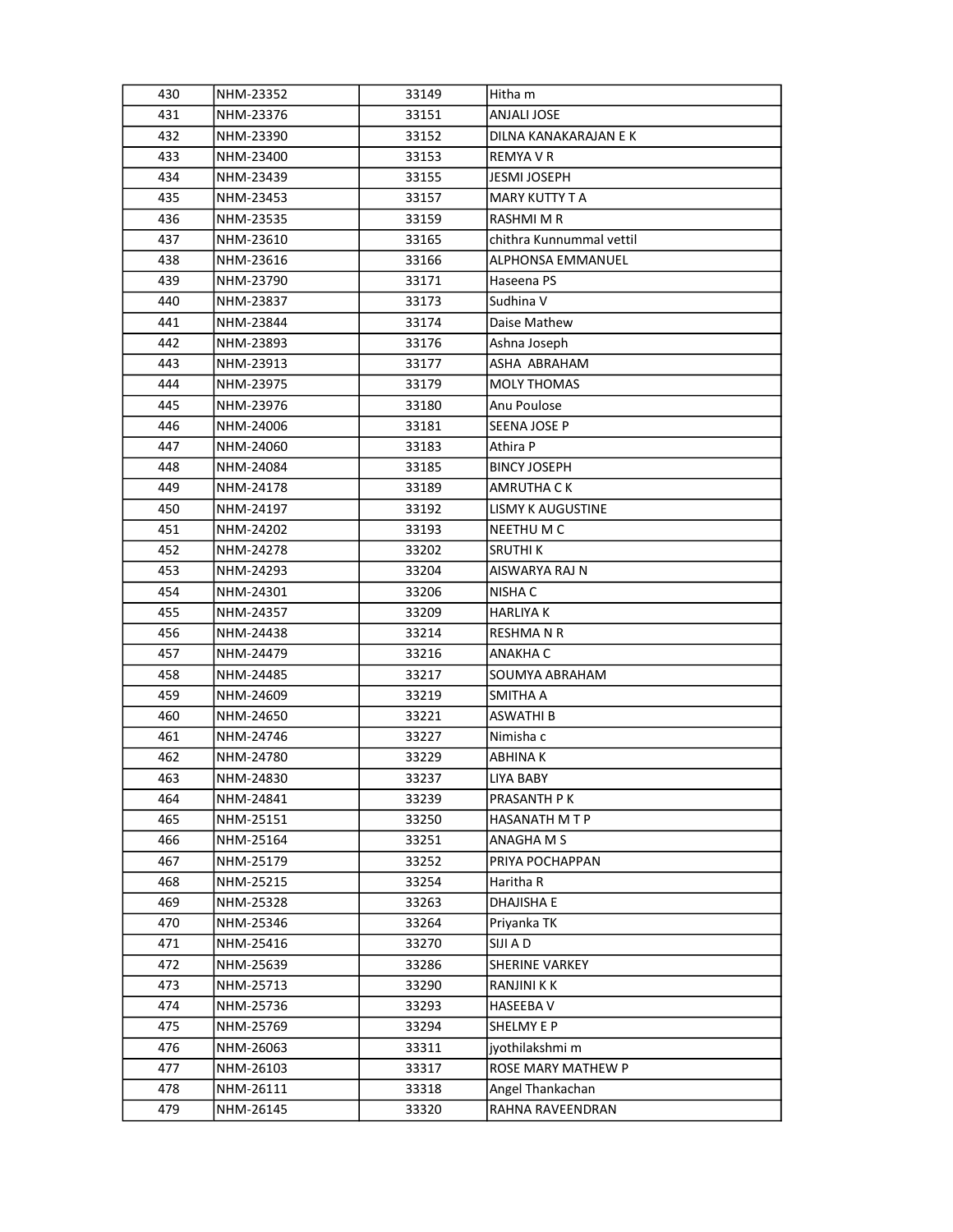| 480 | NHM-26151 | 33321 | NITHIYA P                 |
|-----|-----------|-------|---------------------------|
| 481 | NHM-26161 | 33322 | SINDUJA R                 |
| 482 | NHM-26178 | 33324 | dalmia baby               |
| 483 | NHM-26222 | 33326 | SWARNANJALY KALLAT        |
| 484 | NHM-26368 | 33331 | <b>GREESHMA PAVITHRAN</b> |
| 485 | NHM-26586 | 33339 | JASNABINESH               |
| 486 | NHM-26591 | 33341 | ANCE THOMAS               |
| 487 | NHM-26642 | 33342 | Sruthi K K                |
| 488 | NHM-26649 | 33343 | VISMAYA RADHAKRISHNAN     |
| 489 | NHM-26663 | 33344 | ANJU JOSEPH               |
| 490 | NHM-26667 | 33345 | Asha. Ks                  |
| 491 | NHM-26684 | 33346 | Athira ek                 |
| 492 | NHM-26724 | 33349 | Sreesha pv                |
| 493 | NHM-26863 | 33353 | Rajimol KR                |
| 494 | NHM-26884 | 33354 | Reshma V.S                |
| 495 | NHM-26916 | 33357 | SRIJINA JOSE              |
| 496 | NHM-26951 | 33358 | ANJU JOSEPH               |
| 497 | NHM-26991 | 33361 | SREEKALA KR               |
| 498 | NHM-27007 | 33363 | AMBILY I SAJEEV           |
| 499 | NHM-27044 | 33364 | SUNIL TV                  |
| 500 | NHM-27045 | 33365 | Jesna m c                 |
| 501 | NHM-27099 | 33367 | Anaswara Arjunan P        |
| 502 | NHM-27103 | 33368 | APARNA I SAJEEV           |
| 503 | NHM-27146 | 33370 | SUHAIL NP                 |
| 504 | NHM-27168 | 33372 | REMYA VV                  |
| 505 | NHM-27227 | 33373 | SRUTHI RAJAGOPAL C V      |
| 506 | NHM-27282 | 33374 | Krishnendhu               |
| 507 | NHM-27320 | 33377 | SHINJU JOSE               |
| 508 | NHM-27341 | 33378 | Liji VK                   |
| 509 | NHM-27377 | 33383 | <b>RINY JAMES</b>         |
| 510 | NHM-27380 | 33384 | ADARSH E V                |
| 511 | NHM-27447 | 33387 | ARSHA BABY                |
| 512 | NHM-27475 | 33389 | ANETT JAMES               |
| 513 | NHM-27631 | 33394 | SARANYA P B               |
| 514 | NHM-27656 | 33396 | Anumol                    |
| 515 | NHM-27749 | 33401 | SARANG E                  |
| 516 | NHM-27752 | 33402 | <b>LOVELY P LUKOSE</b>    |
| 517 | NHM-27761 | 33403 | RAKHI P                   |
| 518 | NHM-27803 | 33404 | <b>RINCY K SEBASTIAN</b>  |
| 519 | NHM-27847 | 33407 | DIVYA G KRISHNAN          |
| 520 | NHM-27930 | 33409 | JOSIYA PETER              |
| 521 | NHM-27948 | 33412 | Amaya p p                 |
| 522 | NHM-27991 | 33415 | DAYANA THOMAS             |
| 523 | NHM-28017 | 33416 | JYOTHY M JACOB            |
| 524 | NHM-28022 | 33417 | Neethu Babu               |
| 525 | NHM-28075 | 33420 | STINIYA JOBINCE           |
| 526 | NHM-28092 | 33421 | SOJI K J                  |
| 527 | NHM-28115 | 33422 | NIMITHA M K               |
| 528 | NHM-28143 | 33423 | LINCHU K K                |
|     |           |       |                           |